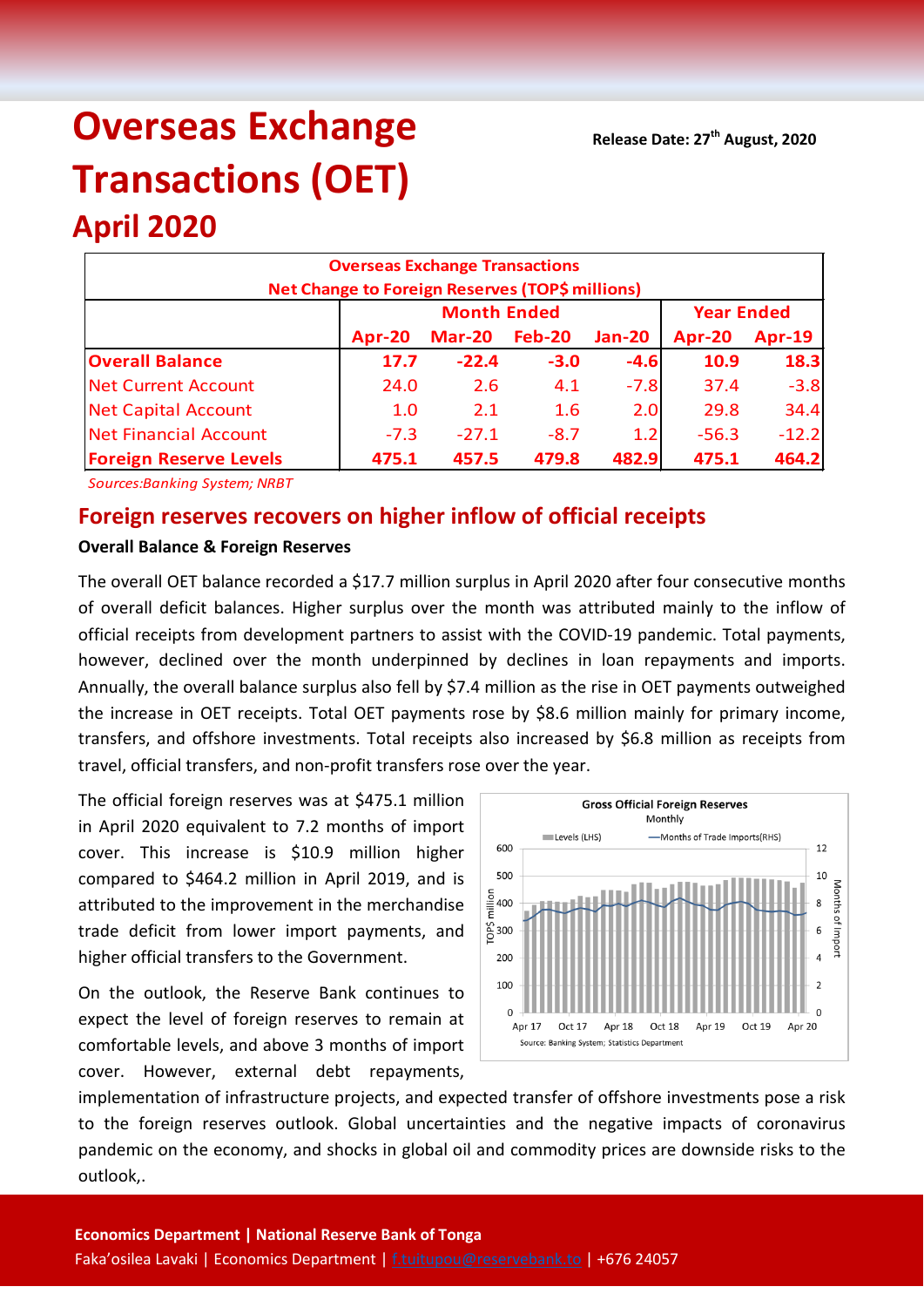#### **Current Account**

| <b>Current Account (TOP\$ millions)</b> |                    |               |         |               |                   |               |  |  |
|-----------------------------------------|--------------------|---------------|---------|---------------|-------------------|---------------|--|--|
|                                         | <b>Month Ended</b> |               |         |               | <b>Year Ended</b> |               |  |  |
|                                         | Apr-20             | <b>Mar-20</b> | Feb-20  | <b>Jan-20</b> | Apr-20            | <b>Apr-19</b> |  |  |
| Net Current Account                     | 24.0               | 2.6           | 4.1     | $-7.8$        | 37.4              | $-3.8$        |  |  |
| Merchandise Trade                       | $-30.2$            | $-32.5$       | $-30.1$ | $-34.9$       | $-402.8$          | $-423.8$      |  |  |
| Services                                | $-2.3$             | 6.7           | 4.4     | 5.6           | 31.9              | 22.4          |  |  |
| Income                                  | $-2.0$             | $-0.9$        | 1.5     | $-1.2$        | $-1.6$            | 8.2           |  |  |
| <b>Transfers</b>                        | 58.6               | 29.3          | 28.3    | 22.7          | 409.9             | 389.4         |  |  |

*Sources: Banking System;NRBT*

The current account recorded a surplus of \$24.0 million, higher than the \$2.6 million surplus in the previous month. This was mostly driven by the \$29.9 million increase in total receipts primarily for the inflow of official transfers.

The official transfer receipts increased over the month by \$35.1 million and was partially offset by the decline in both non-profit and private transfer receipts by \$3.8 million and \$3.0 million respectively. The inflow of official transfer receipts were mostly budget support, grants, and additional funds from donor partners to assist with the COVID-19 preparations. Total transfer payments, however, fell over the month by \$1.0 million.

The merchandise trade deficit improved over the month by \$2.2 million to a \$30.2 million deficit. Import payments fell over the month by \$2.6 million, with the majority of the import categories declining except for motor vehicle and oil imports. Meanwhile, total export proceeds fell by \$0.4 million and were due to lower proceeds from marine exports.

The income account recorded a higher deficit of \$2.0 million in April 2020 compared to a deficit of \$0.9 million in March 2020. This was largely due to a \$1.6 million increase in income payments primarily for dividends offsetting the \$0.5 million increase in income receipts.

Following a surplus in the previous month, the services account recorded a deficit of \$2.3 million, owing mostly to higher payments of \$5.9 million which outweighed the decline in receipts by \$3.1 million. Higher service payments were mostly payments for professional services, freight, and computer services. Service receipts decreased for travel (both personal and business) whilst other services mainly Government, Professional, and Telecommunication services rose over the month. The lower travel receipts are in line with the lower international air arrivals due to the lockdown of Tonga's borders from the COVID-19 pandemic.

In year ended terms, the current account improved by \$41.2 million to a \$37.4 million surplus. This was mainly driven by a lower deficit in merchandise trade and a higher surplus in the transfers account and services account. However, the income account declined over the year.

The merchandise trade deficit improved by \$21.1 million to \$402.8 million driven mostly by lower import payments, which declined by \$22.8 million due to lower payments for all imports except for oil import payments which rose over the year. Meanwhile, export proceeds decreased by \$1.7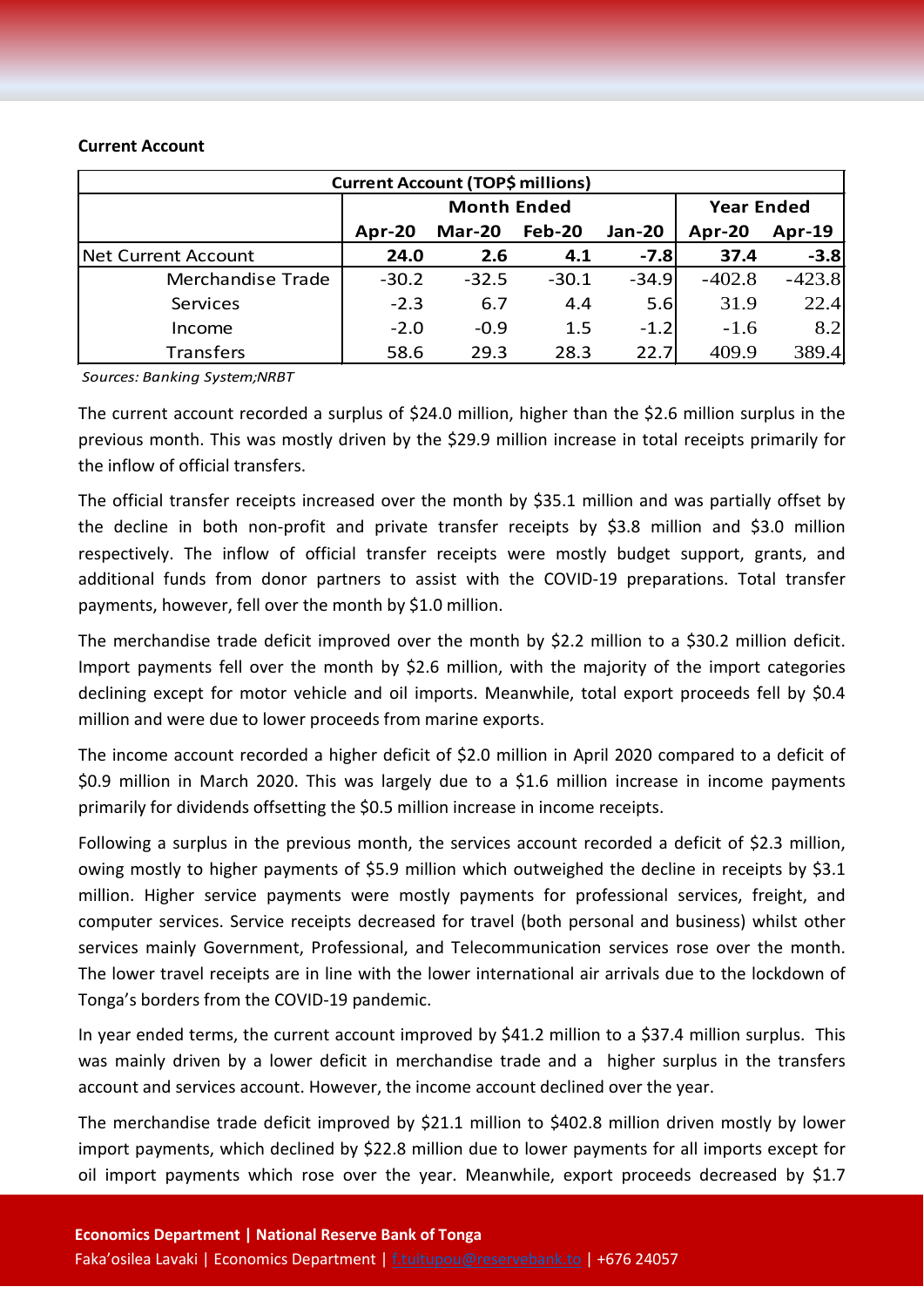million, which resulted from lower agriculture and other export proceeds. The surplus in the transfer accounts rose by \$20.5 million to \$409.9 million driven mostly by higher official transfer receipts. The \$31.9 million surplus in the services account, was \$9.5 million higher than the surplus recorded in the previous year due to the rise in travel receipts. Furthermore, the income account recorded a deficit of \$1.6 million compared to a surplus of \$8.2 million in April 2019, driven by the increase in income payments by \$9.4 million, mostly for payment of dividends abroad.

#### **Capital Account**

| Capital Account (TOP\$ millions) |        |                    |                   |               |        |          |  |  |
|----------------------------------|--------|--------------------|-------------------|---------------|--------|----------|--|--|
|                                  |        | <b>Month Ended</b> | <b>Year Ended</b> |               |        |          |  |  |
|                                  | Apr-20 | <b>Mar-20</b>      | Feb-20            | <b>Jan-20</b> | Apr-20 | $Apr-19$ |  |  |
| Net Capital Account              | 1.0    | 2.1                | 1.6               | 2.0           | 29.8   | 34.4     |  |  |
| Official                         | 0.2    | 0.7                | 0.6               | 1.0           | 16.3   | 16.3     |  |  |
| Private                          | 0.7    | 1.4                | 11                | 1.0           | 13.5   | 18.1     |  |  |

*Sources: Banking System;NRBT*

In April 2020, the capital account recorded a lower surplus of \$1.0 million. This resulted from declines in both private and official capital receipts by \$0.7 million and \$0.4 million respectively. There were no capital payments recorded for the month.

Similarly, the capital account surplus declined by \$4.6 million to \$29.8 million over the year to April 2020, owing mostly to lower private capital account receipts. Additionally, the capital account payments decreased by \$1.3 million, mostly for private capital transfers.

#### **Financial Account**

| <b>Financial Account (TOP\$ millions)</b> |        |                    |                   |        |               |         |  |  |
|-------------------------------------------|--------|--------------------|-------------------|--------|---------------|---------|--|--|
|                                           |        | <b>Month Ended</b> | <b>Year Ended</b> |        |               |         |  |  |
|                                           | Apr-20 | Mar-20 Feb-20      |                   | Jan-20 | <b>Apr-20</b> | Apr-19  |  |  |
| <b>Net Financial Account</b>              | $-7.3$ | $-27.1$            | $-8.7$            | 1.2    | $-56.3$       | $-12.2$ |  |  |
| <b>Direct Investment</b>                  | 0.0    | $-0.6$             | 0.0               | 0.2    | $-3.5$        | $-0.7$  |  |  |
| Portfolio Investment                      | 0.0    | 0.0                | 0.0               | 0.0    | $-22.4$       | 0.3     |  |  |
| <b>Other Investment</b>                   | $-7.4$ | $-26.5$            | $-8.7$            | 1.0    | $-30.3$       | $-11.8$ |  |  |

Note: The Net Financial Account figures incorporate also the net reconcilliation items which is not reflected in the table below Sources: Banking System; NRBT

The deficit in the financial account narrowed to \$7.3 million in April 2020. This was driven mainly by other investments which are mostly interbank transfers.

Over the year, the financial account recorded a deficit of \$56.3 million, which is lower than the \$12.2 million deficit in the previous year. This largely owes to higher net payments from the portfolio and direct investment accounts, mainly for offshore investments.